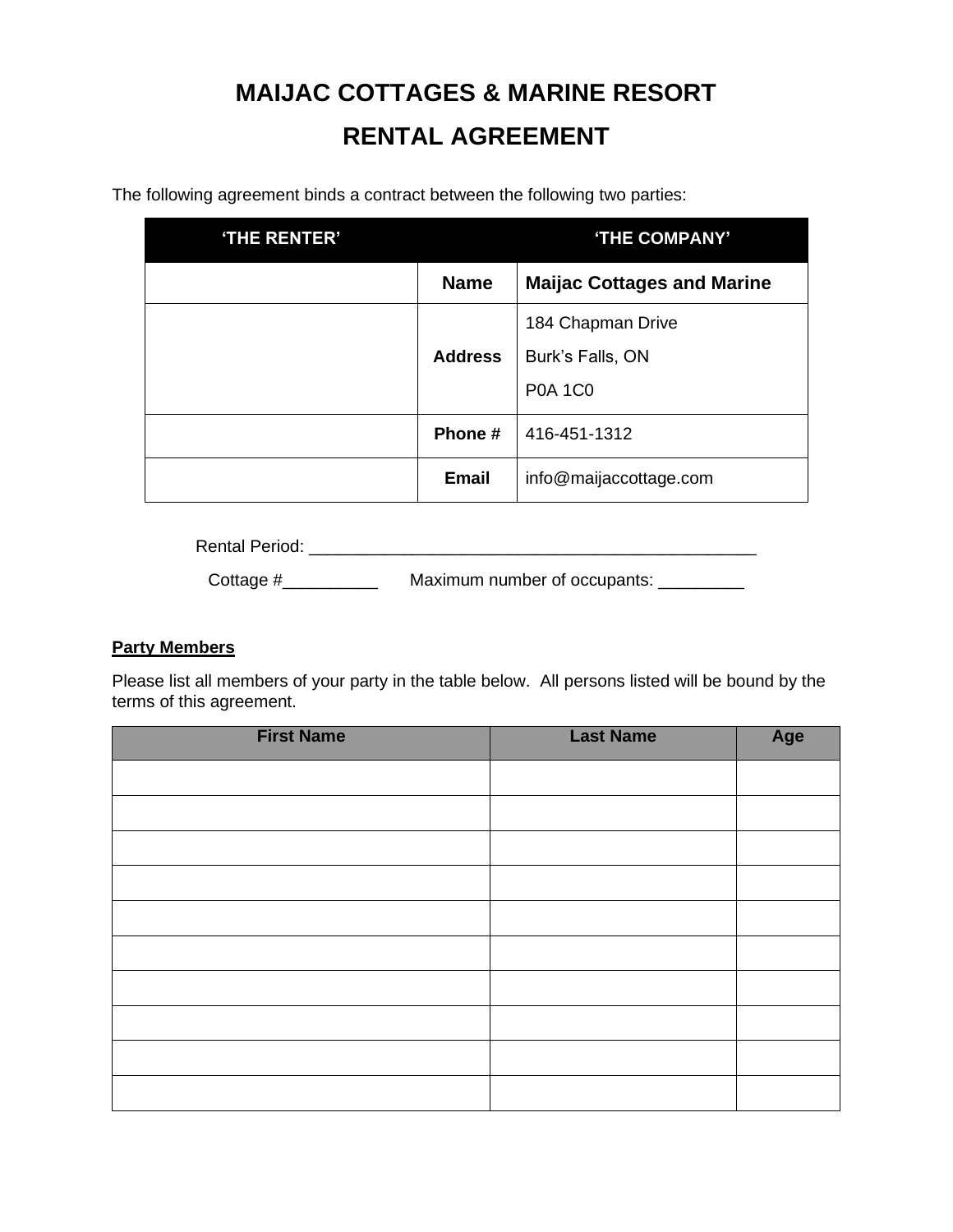# **Prior To / On Arrival**

- The resort is located at 184 Chapman Drive, Burk's Falls. It is located just 15 minutes from Highway 11, exit 261, via 520 W./Ontario St.
- The **check-in time is 3 pm**. During the off season and long weekends (other than summer) check in times may be more flexible.
- The cottage includes bed linens, t-towels, toilet paper, dish detergent, dishes, pots, pans, utensils, cups, coffee maker, microwave, full kitchen, gas BBQ including propane, TV, and DVD player. There is no telephone or internet at the cottages.
- Unless otherwise arranged, please bring your own towels, and toiletries.

# **During Your Stay**

- Renters acknowledge and agree to abide by all rules and regulations governing the resort premises, found either in this document, the rental agreement, in the cottage, or posted in various signs throughout the resort. The company assumes no liability for any loss or injury suffered by renters while in the cottage or on the premises.
- If you have any problems during your stay, you may contact us directly at **416-451-1312** or **info@maijaccottage.com**.
- **Wi-Fi Internet**: Due to our remote location, Internet is not available. Phone data signal is good on the resort.
- **Glass**: No glass allowed anywhere near or on the beach. Absolutely no glass is allowed off of the deck area of any cottage to keep the grounds safe for children at all times. Washable plastic cups can be found in the kitchen.
- **Beach**: NO LIFEGUARD ON DUTY AT ANY TIME.
- **Boats**: Non-motorized watercraft is available during warm months on a first come, first served basis. Life jackets must be worn at all times on any watercraft, and are available in the boathouse.
- **Boat Launching**: If you bring your own boat and require assistance to launch it, please let us know before you arrive so that help can be arranged.
- **Smoking**: Smoking is NOT PERMITTED inside the cottage or outside within 10 feet of any cottage. Cannabis is NOT PERMITTED anywhere on the resort.
- **Parking**: Parking is available just across the road from the resort.
- **Visitors**: No overnight visitors are permitted, and you must notify us of all anticipated day visitors ahead of time. The Cottage renters and visitors must not exceed the total cottage and resort capacity, which is set out in each cottage agreement.
- **Camping**: Tents for camping are not permitted on any of the resort premises.
- **Excessive Noise or Unruly Behaviour** is not permitted at any time and will not be tolerated.
- **Quiet Time**: Please respect the resort's quiet time between **11pm and 6am**.
- **Household Garbage**: All garbage must be placed in clear garbage bags provided. Garbage is to be deposited in the large garbage shed on top of the hill beside the main cottage. Recyclable materials can be placed in the blue bin provided beside the cottage.
- **Inventory**: An inventory of all items in the cottage has been taken, and the replacement cost of any damaged or missing items will be charged to the renter as agreed to in the rental agreement. Please ensure that everything found in the upon arrival remains in the cottage upon departure.
- **BBQ**: The BBQ can be found beside the cottage and with a propane tank attached. If you run out of propane, you will find spare tanks in the shed in front of the recreation room.